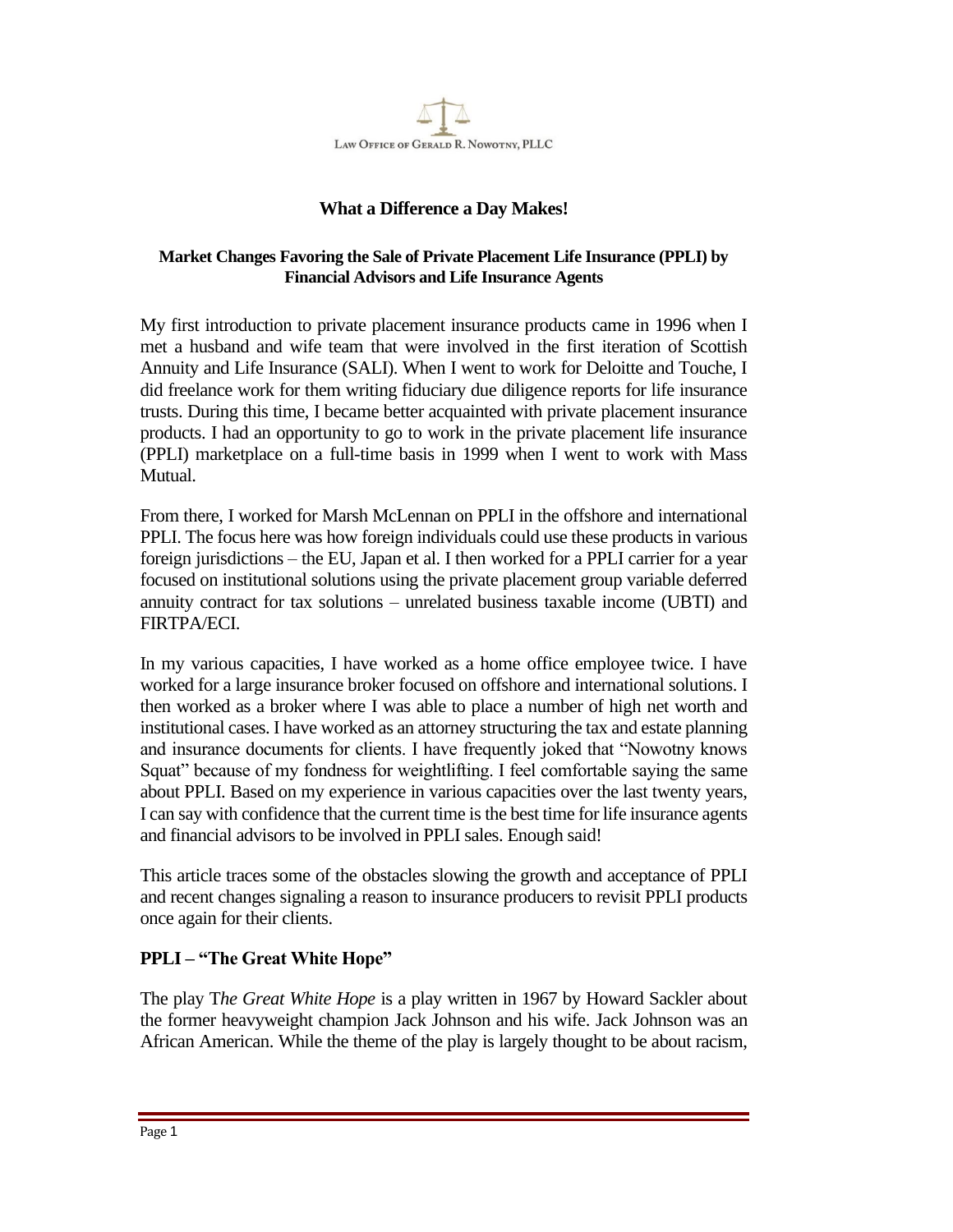the playwright has said, "*What interested me was not the topicality but the combination of circumstances, the destiny of a man pitted against society. It's a metaphor of struggle between man and the outside world. Some people spoke of the play as if it were a cliché of white liberalism, but I kept to the line straight through, of showing that it wasn't a case of blacks being good and whites being bad. I was appalled at the first reaction*."

The PPLI industry has been on the verge of breaking through several times in my view. Unfortunately, it has yet to happen. Yes, some people have made a decent living, but it has not attracted and held the attention of the biggest life insurance producers. The biggest problem for the PPLI industry is that it suffers is the lack of committed distribution in my view.

During my time in the industry (1999-Present), the industry would be hard pressed to show more twenty distributors who spent more than fifty percent of the professional time on the PPLI marketplace. That number has not changed much during the same time period. As a consequence, most distribution was accomplished through direct marketing by carrier. In most cases, it was the principals of the carriers prospecting and closing the business. In most cases, these principals have been excellent producers, but the PPLI industry cannot regard itself as an industry with only twenty committed independent agents.

If you begin with the problem that life insurance is a relatively complex and misunderstood product, the selling proposition becomes exponentially larger and harder. A second problem is the fact that most clients were primarily focused on positioning or selling assets to the policy that would create the income tax problem of investor control. However, the truth be told, most high-end producers avoided PPLI because the product's compensation would asset based similar to investment products.

In a nutshell, why would a producer spend so much time trying to convince a wealthy prospect to purchase PPLI, a product that heretofore did not compensate the producer very well or at least not quickly enough while creating a potential legal liability if the policy "blew up" due to investor control problems.

What a difference a day makes or say twenty years! The PPLI industry has finally resolved that problem but producers do not know that yet. High end producers are more comfortable selling retail life insurance policies where a combination of the firstyear commission and expense reimbursement allowance would equal to 90-120 percent of the policy's target premium. The PPLI industry has changed for the better except most producers have yet to receive the memorandum about these changes.

Life insurance producers can now receive traditional first year commissions in the sale of PPLI selling life policies of companies that the producer already sell as the underlying reinsurance for the PPLI policy. It also allows the life producer to dodge the bullet that the life producer did not realize was headed in his direction. In the domestic marketplace, the producer's broker-dealer must have a Selling Agreement with the life insurer. Many broker-dealers cannot be bothered with approving a Selling